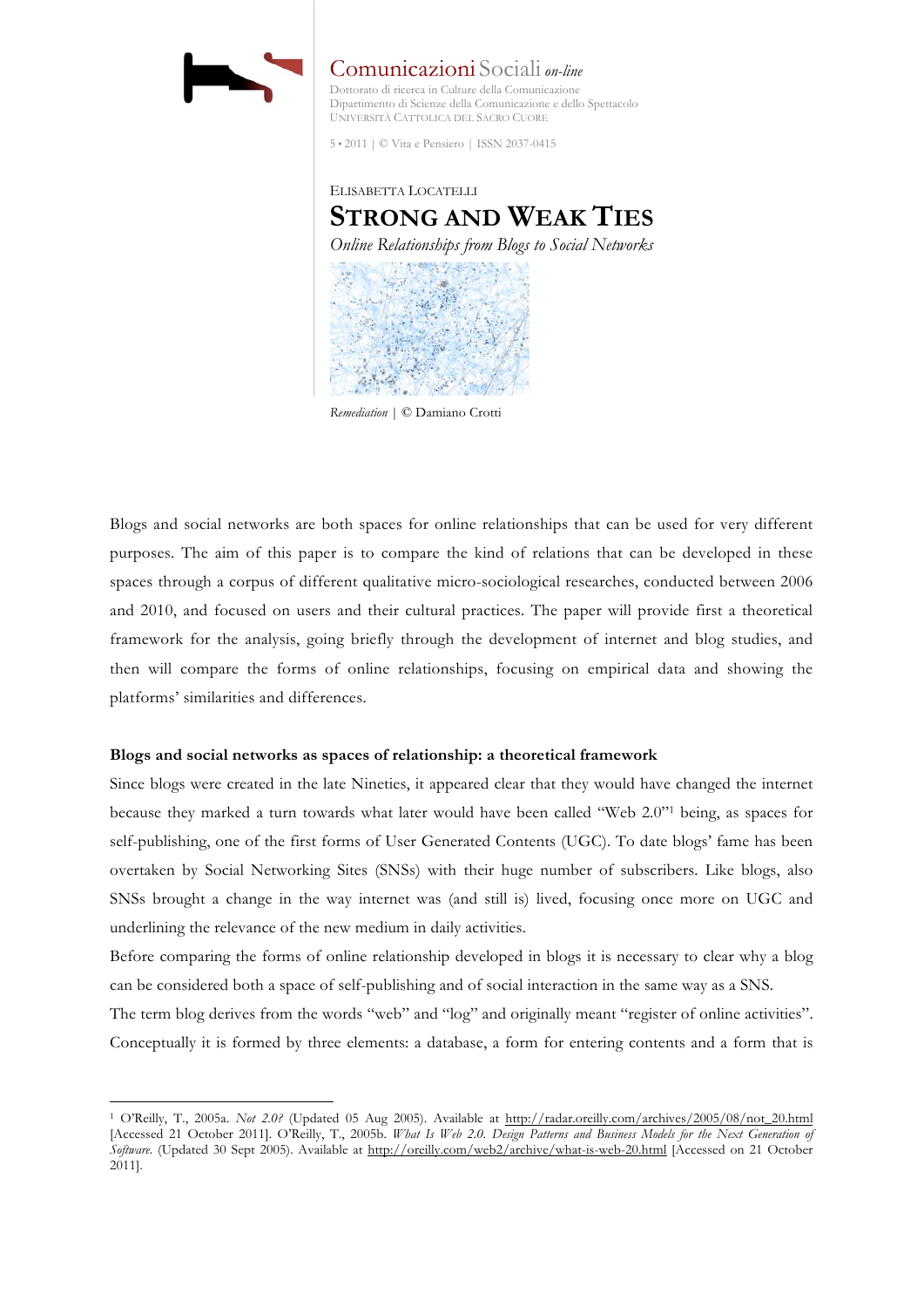able to display them on the web in a chronologically reverse order2. Besides self or collective publishing, blogs have also a space for social interaction in the comments area, not present in their early stages (comments were then sent by e-mail or instant messaging). In this way, a circle of readers soon began to meet around each blog, only online or creating also occasions to meet off-line3. During time, blogging platforms developed other social tools apart from comments and blogroll (a list of blogs), such as tag boards, lists of visitors (like Live Traffic Feed<sup>4</sup>) or, nowadays, buttons for sharing contents on SNSs and widgets.

SNSs have a similar technical structure to blogs, combining social networking, a list of contacts and a profile5. Each SNS then, has proper features that let users customise their page or their profile. At last, SNSs allow users to manage contacts, as in past we used to do with diaries or phone books, but also to show and organise contacts, making the user's network visible. The features of blogs and social networks changed over time, offering new tools, applications, and instruments.

In this direction, it can be said with Nancy Baym<sup>6</sup> that blogs and SNSs are both computer-mediated communication instruments and artefacts shaped by users. The shaping component is more remarkable for blogs while in social networks is more limited.

### *Three stages of studies*

Internet and blogs can actually be considered both as cultural contexts and artefacts7. This is a "heuristic" distinction that helps to study them, though it is not perceived in the users' experience. Saying that they are a cultural context means «looking at the forms of communication, sociality and identity that are produced within this social space»<sup>8</sup>, considering them as «a place, cyberspace, where culture is formed and reformed»9. Looking at them as a cultural artefact instead, means to see them as «a product of culture: a technology that was produced by particular people with contextually situated goals and priorities»10. Researchers looking from the former point of view mainly analyze the ability of internet in creating new cultural forms, studying also the forms of computer-mediated-communication, while the latter try to understand the users' practices and interpreting the internet as the object of processes of appropriation and

<sup>2</sup> Di Fraia, G. ed., 2007. *Blog-grafie. Identità narrative in rete*. Milano: Guerini e Associati; Granieri, G., 2005. *Blog generation*. Roma-Bari: Laterza.

<sup>3</sup> Blood, R., 2002a. *The Weblog Handbook: Practical Advice on Creating and Maintaining your Blog*. New York: Perseus Books Group; Blood, R. ed., 2002b. *We've Got Blog: how weblogs are changing our culture*. New York: Perseus Books Group. 4 See for example Feedjit (http://feedjit.com/).

<sup>5</sup> Cachia, R., 2008. *Social Computing: Study on the Use and Impact of Online Social Networking. IPTS Exploratory Research on the Socio-*Economic Impact of Social Computing. Luxembourg: Office for Official Publications of the European Communities.<br>6 Baym, N. K., 2006. Interpersonal Life Online. In: L. A. Lievrouw & S. Livingstone, eds. 2006. Handbook of New

*Shaping and Social Consequences of ICTs. Updated Student Edition*. London et al.: Sage, pp. 35-54.

<sup>7</sup> Hine, C., 2000. *Virtual Ethnography*. London: SAGE. 8 Slater, D., 2006. Social Relationship and Identity Online and Offline.In: Lievrouw & Livingstone, eds. 2006, p. 534. 9 Hine, 2000, p. 9.

<sup>10</sup> Slater, 2006. p. 534.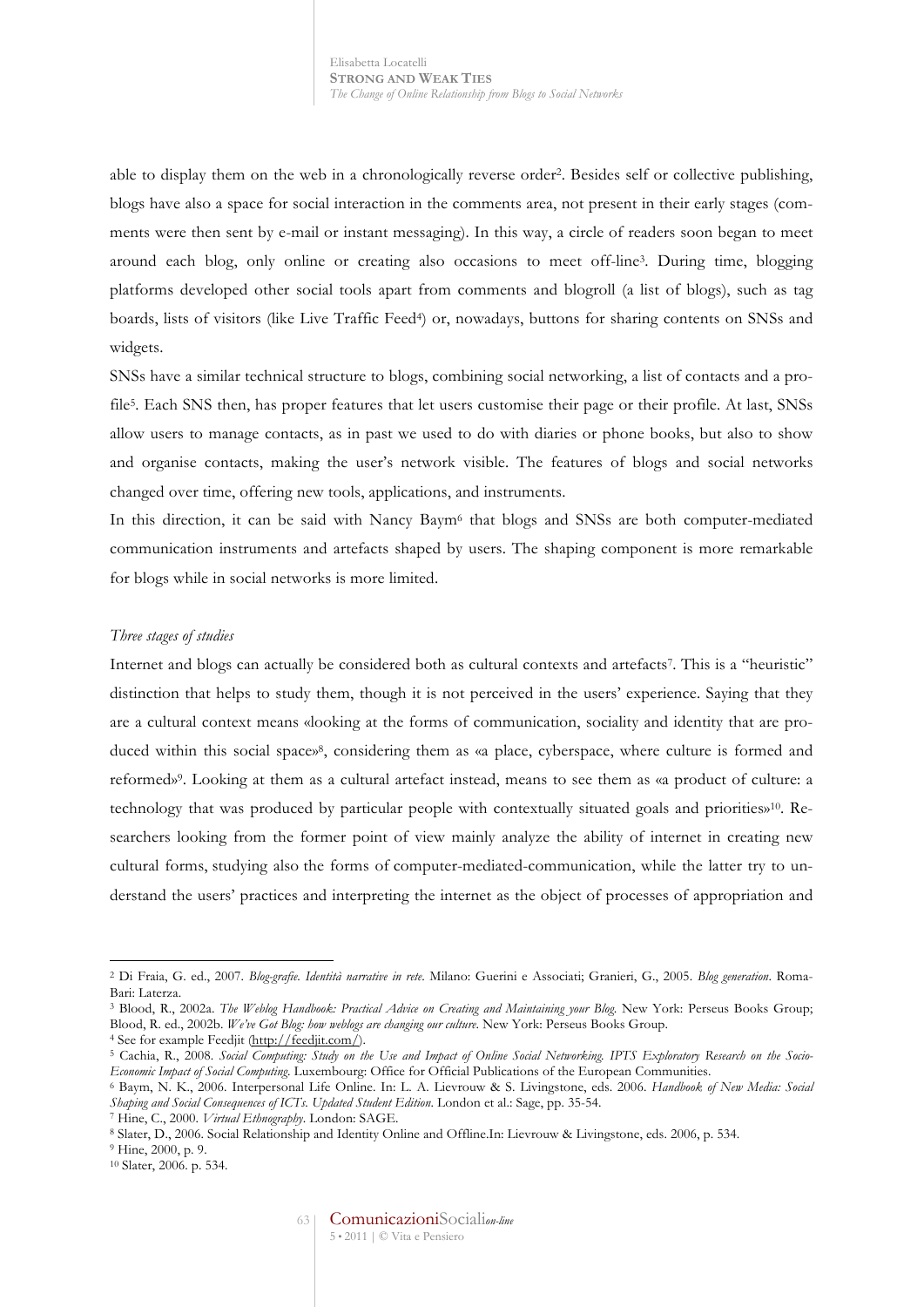consumption11. This paper will follow the borderline of this distinction, trying to focus on both aspects. Before presenting the analysis it is useful to contextualise it in its theoretical framework within the internet studies.

As Silver12 and Wellman13 remarked, three stages of internet studies can be identified. Silver calls them *popular cyberculture, cyberculture studies* and *critical cyberculture studies*. The term "cyberculture" was influenced by the period in which the author wrote, when online space and its culture were defined as cyberculture. As Gurak14 observes, most part of western culture can be now defined as cyberculture suggesting to replace the term with the expression "internet studies" to make it clearer. The three stages can be then renamed as *popular internet studies*, *embedded internet studies* and *contextual internet studies*, that will now be briefly described.

The first stage can be placed at the beginning of Nineties and is defined as "popular" because people who were interested in the internet were mainly early adopters or journalists, and not academics, who produced a wide collection of articles and essays. The nature of this production was descriptive and enthusiastic. As Wellman also remarked: «in their euphoria, many analysts lost their perspective and succumbed to presentism and parochialism. [...] They thought that the world had started anew with the internet»<sup>15</sup>.

They were often split into optimists and pessimists, the first putting emphasis on their points of strength and opportunities and the latter focusing mainly on risks and problems. Paradigms were often methodologically frail and fascinated by the upcoming novelty<sup>16</sup>. Besides its "descriptive nature" and "rethorical dualism", this perspective described cyberspace as a frontier to conquer, deeply separated from the offline world:

They insisted on looking at online phenomena in isolation. They assumed that only things that happened on the internet were relevant to understanding the internet. Their initial analyses of the impact of the internet were often unsullied by data and informed only by conjecture and anecdotal evidence: travellers' tales from internet *incognita*17.

The stage of *embedded internet studies* began around the middle of Nineties when internet started to become more and more integrated in everyday life, and the researchers' point of view changed. As Van Dijk18 remarked, those years were characterised by the passage from a socio-psychological model to a sociocultural one, called "social information processing model", where uses and daily practices of media were

<sup>11</sup> Vittadini, N., 2006. Reti di computer, reti di culture: la presenza online dei migranti. In: L. Bovone & P. Volontè, eds. 2006. *Comunicare le identità. Percorsi della soggettività nell'età contemporanea*. Milano: Franco Angeli, pp. 75-91.

<sup>12</sup> Silver, D., 2000. Looking Backwards, Looking Forwards: Cyberculture Studies 1990-2000. In: D. Gauntlett, ed. 2000. *Web Studies. Rewiring Media Studies for the Digital Age*. London: Arnold, pp. 19-30.

<sup>13</sup> Wellman, B., 2004. The Three Ages of Internet Studies: Ten, Five and Zero Years Ago. *New Media & Society*, 6 (1), pp. 123-129.

<sup>14</sup> Gurak, L. J., 2004. Internet Studies in the Twenty-first Century. In: D. Gauntlett & R. Horsley, eds. 2004.*Web studies, Second Edition*. London: Arnold, pp. 24-33. 15 Wellman, 2004, p. 124.

<sup>16</sup> Marinelli, A., 2004. *Connessioni. Nuovi media, nuove relazioni sociali*. Milano: Guerini e Associati. 17 Wellman, 2004, p. 124.

<sup>18</sup> Van Dijk, J., 2006. The Network Society: Social Aspects of New Media. London: Sage.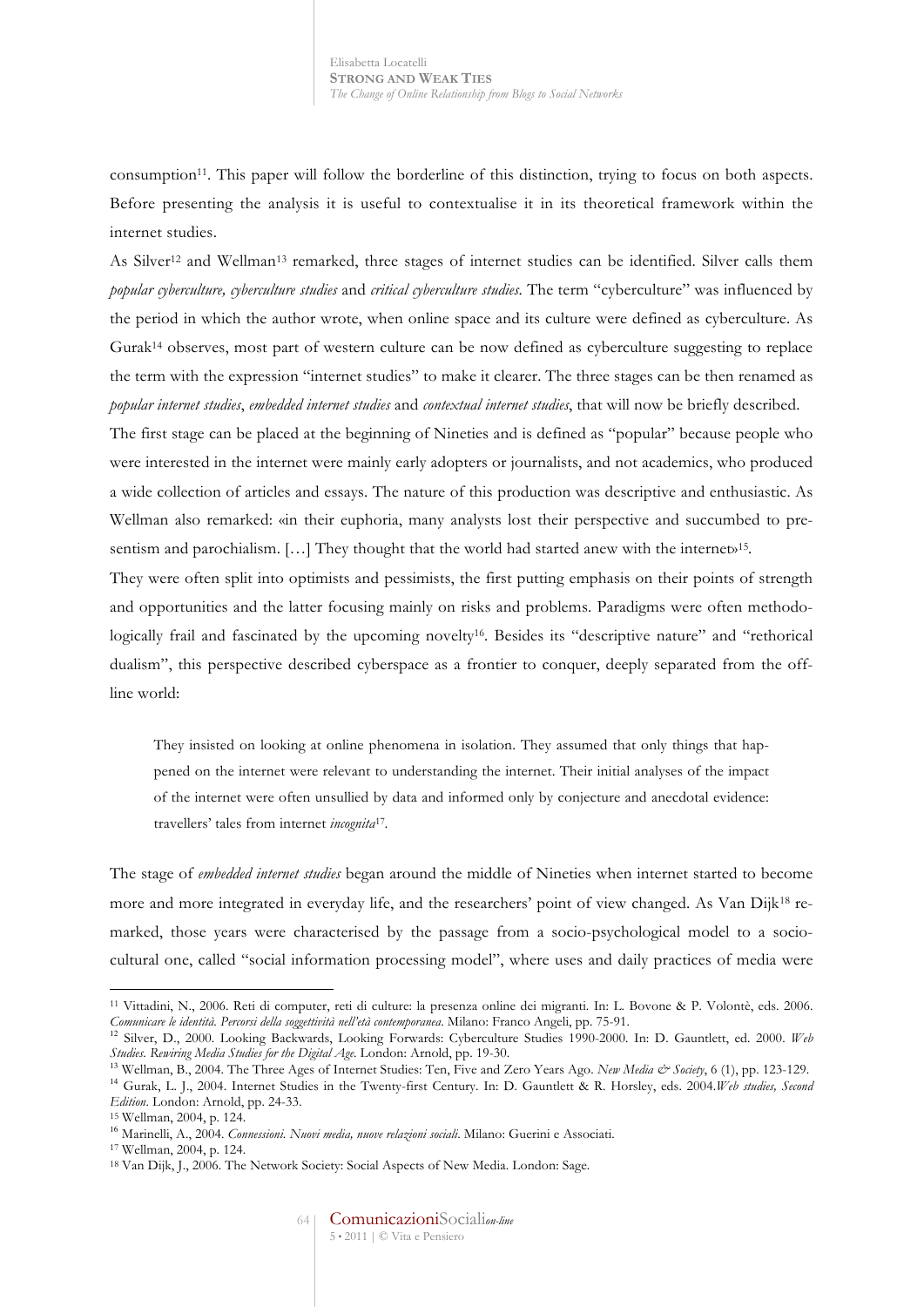the research's focus. In the same period, Walther<sup>19</sup> presented his relational perspective and Turkle<sup>20</sup> her studies on online identity. They are just three examples of the many studies that can be quoted to show the change of the paradigm:

The internet […] has become embedded in everyday life. The ethereal light that dazzled from above has become part of everyday life. We have moved form a world of internet wizards to a world of ordinary people routinely using the internet. The internet has become an important thing but not a special thing. […] The second age of internet studies has been devoted to documenting this proliferation on internet users and uses. […] These studies have counted the number of internet users, compared demographic differences, and learned what basic things people have been doing on the internet<sup>21</sup>.

New themes, such as identity and online communities, and new research approaches emerged, with a need of quantitative data22.

At the end of the Twentieth Century, and up to date internet studies transformed again, into *contextual internet studies*:

As the internet became the domain of many, and as websites covered everything from the news to college courses to home recipes, it was not possible to say that online communication is *one thing* (cursive of the author) and one thing only. In other words, context is key. […] Today, saying "the internet" is like saying "the world"<sup>23</sup>.

Multidisciplinary approaches were often adopted, with the aim to «contextualize, and seek to offer more complex, more problematized findings»24. These researches are «more focused, theoretically driven»25 and use both qualitative and quantitative methodologies. The need of updating continuously the research paradigms is connected with internet's rapid change. As Gauntlett remarked, publishing after only four years an updated edition of his book *Web studies*26*,* the result is the mainstreaming phenomenon for which

<sup>&</sup>lt;sup>19</sup> Walther, J., 1997. Group and Interpersonal Effects in Interpersonal Computer-Mediate Collaboration. *Human Communication Research*, 23 (3), pp. 323-341.

<sup>20</sup> Turkle, S., 1995. *Life on the Screen: Identity in the Age of Internet*. New York: Simon & Schuster.

<sup>21</sup> Wellman, 2004, pp. 125-126.

<sup>22</sup> See for example *Pew Internet & American Life Project* (http://www.pewinternet.org/) and *World Internet Project*  (http://www.worldinternetproject.net/).

<sup>23</sup> Gurak, 2004, p. 28.

<sup>24</sup> Gurak, 2004, p. 24.

<sup>25</sup> Wellman, 2004, p. 127.

<sup>26</sup> Gauntlett& Horsley, eds. 2004.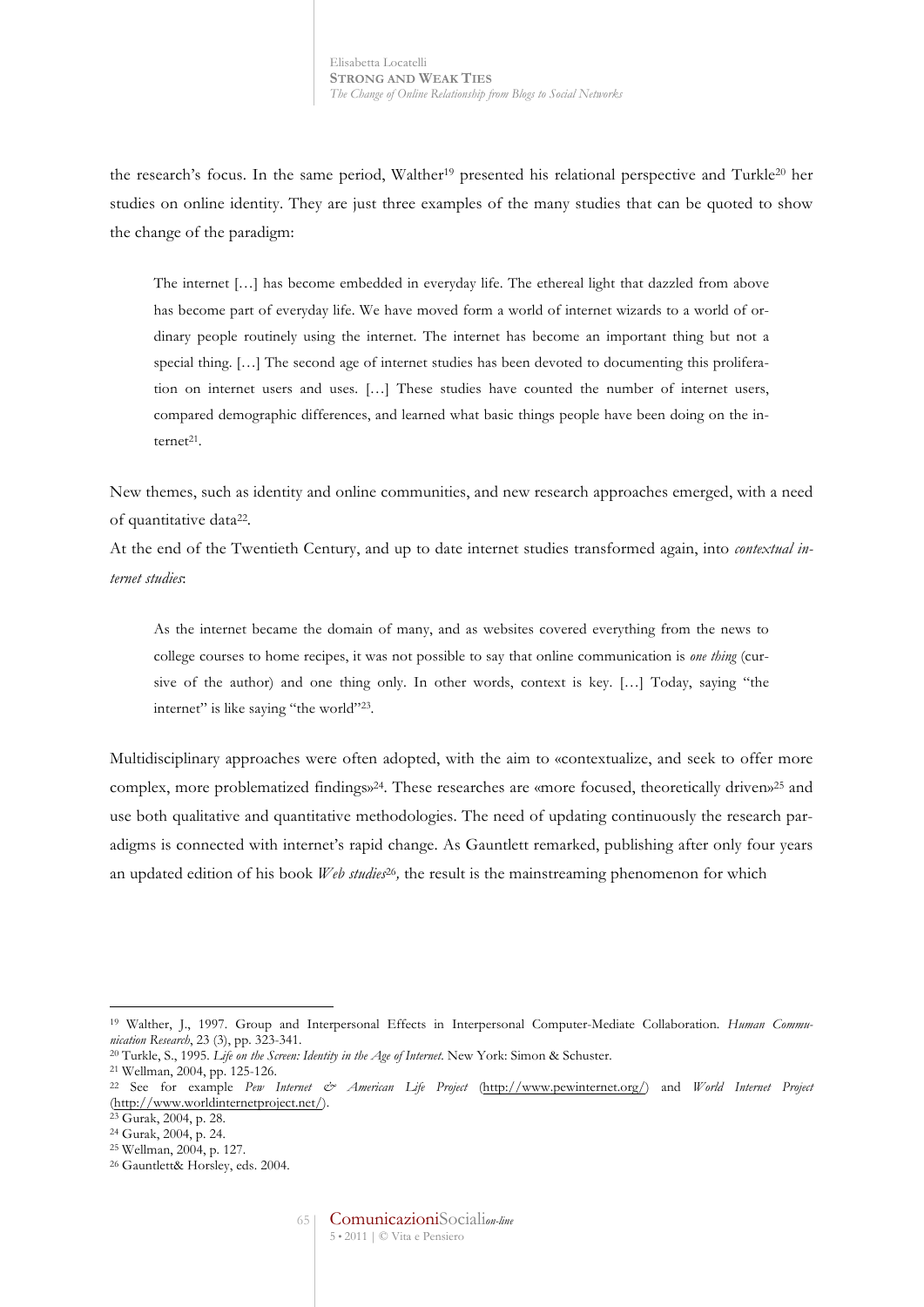a variety of media technologies, forms, and contents often lumped under the single (and misleadingly homogenizing) rubric of "the internet", have become a commonplace part of work, education, leisure, culture, and politics. The ubiquity of new media has resulted in their being taken for granted<sup>27</sup>.

Blog studies followed a similar path of development. The first stage, circumscribable to the end of Nineties when the first blogs were created, was composed of a huge amount of articles on newspapers, magazines, and posts on websites. One of the main topics, that is recurring nowadays, was the competition between blogger and journalism, especially in USA, where citizen journalism platforms were rapidly diffusing. People divided into optimists and pessimists, the former predicting the end of journalism and the latter exalting the user's empowerment caused by blogs. Books, instead, focused mainly on the explanation of the new phenomenon, showing how to create a blog, or telling first bloggers' experience, as Rebecca Blood did28.

A second stage emerged around 2003, when internet and social researchers began to be interested in the quantitative dimension of the phenomenon, with blog census, like Perseus<sup>29</sup> and Technorati did with its annual report "State of the Blogosphere"30. The aim was also to comprehend blog uses and their social, political and economical consequences, avoiding the commonplaces on the topic.

The third stage started after 2005, when researches became more theoretically driven. Sociological research focused on micro-social aspects of blogging, trying to understand practices of use with both quantitative and qualitative methods, like in the studies about blogging and gender31. Quantitative methodologies of research were supported by qualitative data, as Technorati did adding to its quantitative report a panel of interviews aimed to comprehend the socio-demographic composition of blogosphere.

It must be observed that, especially in Italy, there are many overlaps between the three stages andthey are not perfectly distinguishable. Besides newspaper articles (one of the first is dated 4th January 2004), essays appeared reflecting on the relationship between blogging and journalism, but also putting emphasis on bloggers as writers and creating anthologies with their pieces. Field researches and theoretical frames also emerged with this researches on blog as personal diaries, on narrative identity<sup>32</sup> or news making<sup>33</sup>. Other researches focused on the kind of social relationships and interactions developed around a blog34 or tried to understand the connection degrees and the authority through blogs for marketing purposes<sup>35</sup>.

<sup>27</sup> Lievrouw, L. A., 2004. What's Changed About New Media? Introduction to the Fifth Anniversary Issue of "New Media & Society". *New Media & Society*, 6 (1), p. 10.

<sup>28</sup> Blood, 2002a; Blood, 2002b.

<sup>&</sup>lt;sup>29</sup> Unfortunately the surveys are not anymore available online and Perseus became Vovici, seehttp://www.vovici.com/index.aspx. <sup>30</sup> See http://technorati.com/state-of-the-blogosphere/ [Accessed 21 October 2011].

<sup>&</sup>lt;sup>31</sup> See for example Tremayne, M. ed., 2007. Blogging, Citizenship and the Future of Media. New York: Routledge.<br><sup>32</sup> Di Fraia, G., 2004. Storie confuse. Pensiero narrativo, sociologia e media. Milano: Franco Angeli; Di Fr

<sup>33</sup> Carelli, E., 2004. *Giornali e giornalisti nella rete*. Milano: Apogeo; Pratellesi, M., 2004. *New journalism. Teorie e tecniche del giornalismo multimediale*. Milano: Mondadori.

<sup>&</sup>lt;sup>35</sup> See for example Cosenza, V., 2011. La *blogosfera italiana 2011 – prima parte*. (Updated 29 Aug 2011). Available at http://www.vincos.it/2011/08/29/la-blogosfera-italiana-2011-prima-parte/ [Accessed 21 October 2011].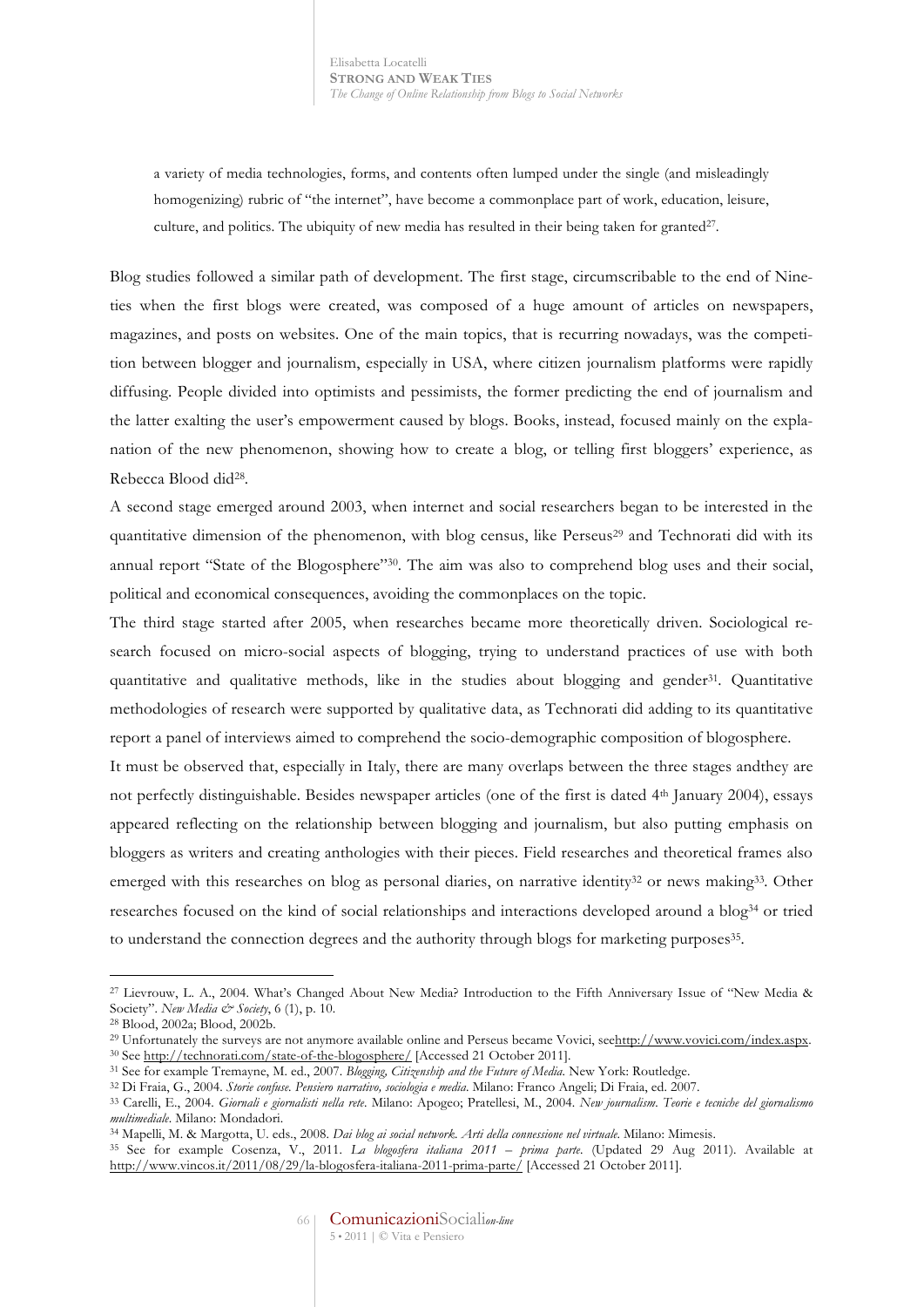Social network researches followed a similar path but, despite the huge success of social networks, very limited researches have been done in the European Union in this field. One of the reasons can be the extreme novelty of the phenomenon, as Cachia points out in her report<sup>36</sup>, where a significant number of data and studies are collected, making it a valuable starting point for the present analysis.

The researches briefly illustrated here show on the one hand the desire to study blogging uses and practices, and on the other hand the difficulty to map the continuously changing nature of internet and to find a proper methodology, and the connected ethical implications for researchers<sup>37</sup>.

The theoretical framework provided for the current analysis, showed the evolutions of internet and blog studies in the attempt to comprehend the complexity of these phenomena, and making clear why blogs can be considered as spaces for online relationships.

### **Comparing different online spaces for relationship**

The present paragraph will now go through the comparison between the kind of sociality developed into blogs and SNSs, based on empirical data taken from a corpus of researches done between 2006 and 2010 with a qualitative and multi-situated methodology that integrated multiple instruments<sup>38</sup>.

The first research was conducted between 2006 and 2010 and was aimed to explore the relation between technological innovation and social uses in Italian personal blogs. After an explorative research through the documents (first blogs, books, essays and articles) a participant observation was carried out during three bloggers' conferences. Then, to explore the micro-social context of incorporation into the daily activities and the subjective meaning of the use of blog, 26 semi-structured interviews were conducted to bloggers. The data obtained from the interviews was supported by the semiotic analysis of 50 blog<sup>39</sup>.

The second research was conducted in 2010, and was about the social relations developed online by youngsters. For this research, conducting 50 semi-structured interviews were conducted to 50 Italian youngsters (25 boys and 25 girls) distributed nationwide40. The interviews were supported by an online observation, though not structured, of the interviewees' online profiles.

A third explorative research was conducted in 2009 and consisted in the ethnographic observation of the online profiles (on Facebook, FriendFeed, and Twitter) of 6 Italian bloggers.

<sup>36</sup> Cachia, 2008.

<sup>37</sup> Monaci, S., & Scifo, B. eds., 2009. *Sociologia 2.0. Pratiche sociali e metodologie di ricerca sui media partecipativi*. Napoli: ScriptaWeb. 38 Lievrouw & Livingstone, eds. 2006.

<sup>39</sup> See for a wider description of the research Locatelli, E., 2009. I blog personali da oggetto a strumento di ricerca sociale: un approfondimento metodologico. In: Monaci & Scifo, eds. 2009, pp. 259-282. 40 See Giaccardi, C. ed., 2010. *Abitanti della rete. Giovani, relazioni e affetti nell'epoca digitale*. Milano: Vita & Pensiero.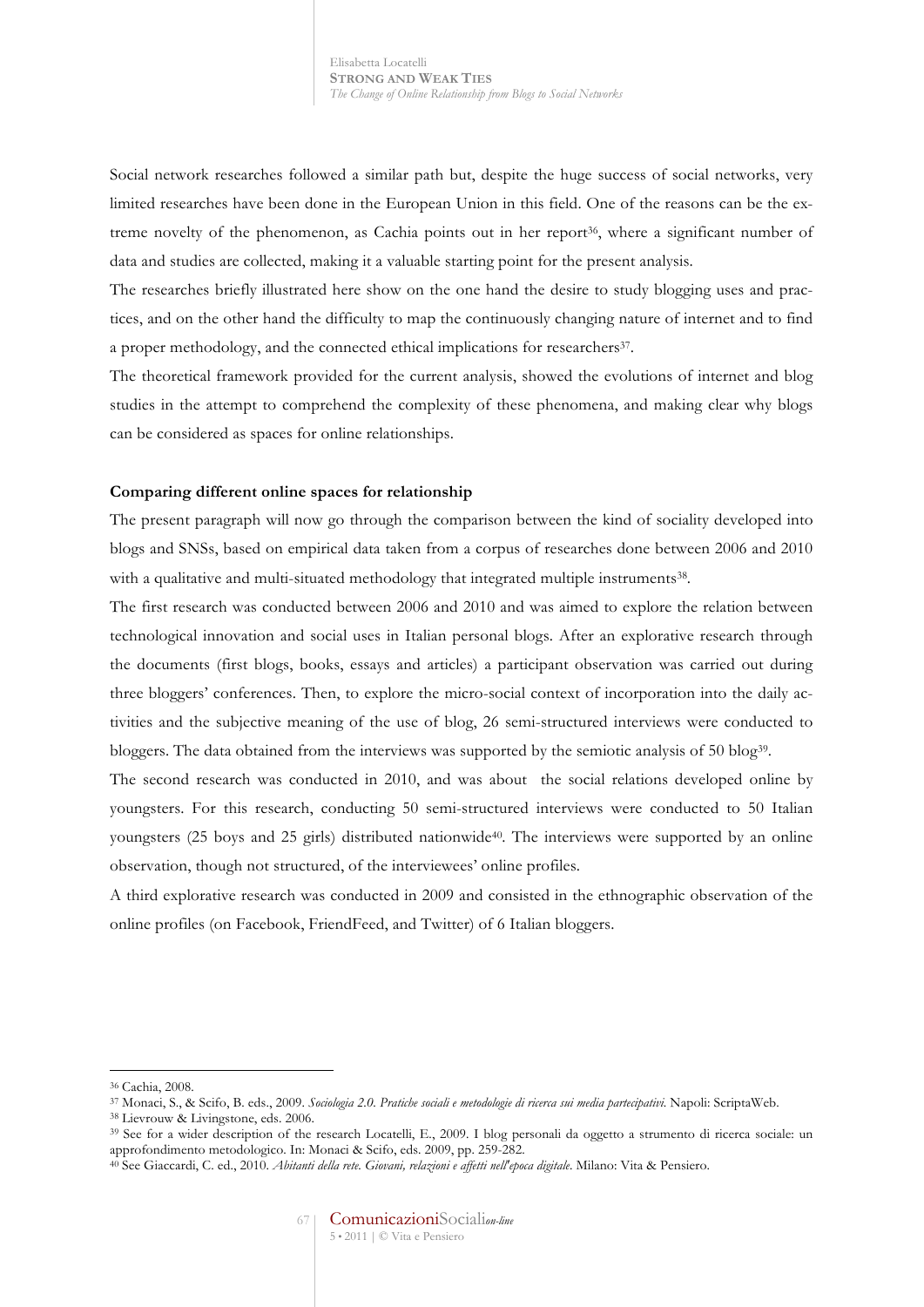# *Social relations in the blogosphere*

A first important note is that in the Italian blogosphere the forms of relationship changed over time, and three phases can be identified. A first stage occurred at the very beginning of Italian blogosphere, when bloggers where few and they were enthusiast of their tool and longed to know other bloggers<sup>41</sup>:

*there were people to whom to refer, like La Pizia. […] After I met her and other bloggers, a small group of people formed.* (m, 2001, text+photo)

This phenomenon is common also in USA:

In 1999, when I started blogging, there really were so few weblogs that you could read them all in one day. As a result, we felt a bit of loyalty to one another. […] Because we had been reading each others sites online for so long, we felt we already knew each other. We were, at that time, scattered across the United States, so we hadn't had the opportunity before then. So the feeling then was close, tight-knit. The fact that we were bloggers gave us something significant in common<sup>42</sup>.

The bond that linked them was the consciousness to be part of an elite of technology experts and enthusiasts towards the new instrument. The desk analysis showed a very strict connection between their blogs, with comments and links, but also the desire to meet off-line and then to tell online what was happening. That group of bloggers can be defined as a virtual community because there are clear boundaries between whose are in and out of them<sup>43</sup> and they have a common memory of that period. Similarity of objectives, use of a common language and a shared experience replaced the features usually attributed to a community (stability, contiguity, and nearness). Blogs seemed to be useful instruments to know new people, but the main objective was to maintain a passion, to share it and to cultivate it. Moreover, with only few exceptions, bloggers did not like close friends to read their blog but rather unknown people, feeling embarrassed when a relative found it.

This strong relationship vanished with the expansion of the blogosphere and it was substituted by different kinds of weak ties44, although instruments for keeping connected increased. After 2003, when the number of blogs in Italy increased, also thanks to the introduction of Splinder (http://www.splinder.com), the first Italian blogging platform, two different phenomena emerged,

<sup>41</sup> Each quotation taken from the interviews is followed by identifying initials. The first letter (m, f) refers to the gender, the second to the year of publication of the first blog, the third to the kind of content published (text, photo, video), the fourth to the age at the moment of the interview. All quotations from the interviews are translated by the author.<br><sup>42</sup> Blood, R., 2006. Rif: phd work and information about blog story. [E-mail] (Personal communication, 25 October 2006).

<sup>43</sup> Sumner, W. G., 1906.*Folkways*. New Haven: Yale University Press.

<sup>44</sup> Granovetter, M., 1983. The Strength of Weak Ties: A Network Theory Revisited. *The American Journal of Sociology*, 78 (6), pp. 1360-80.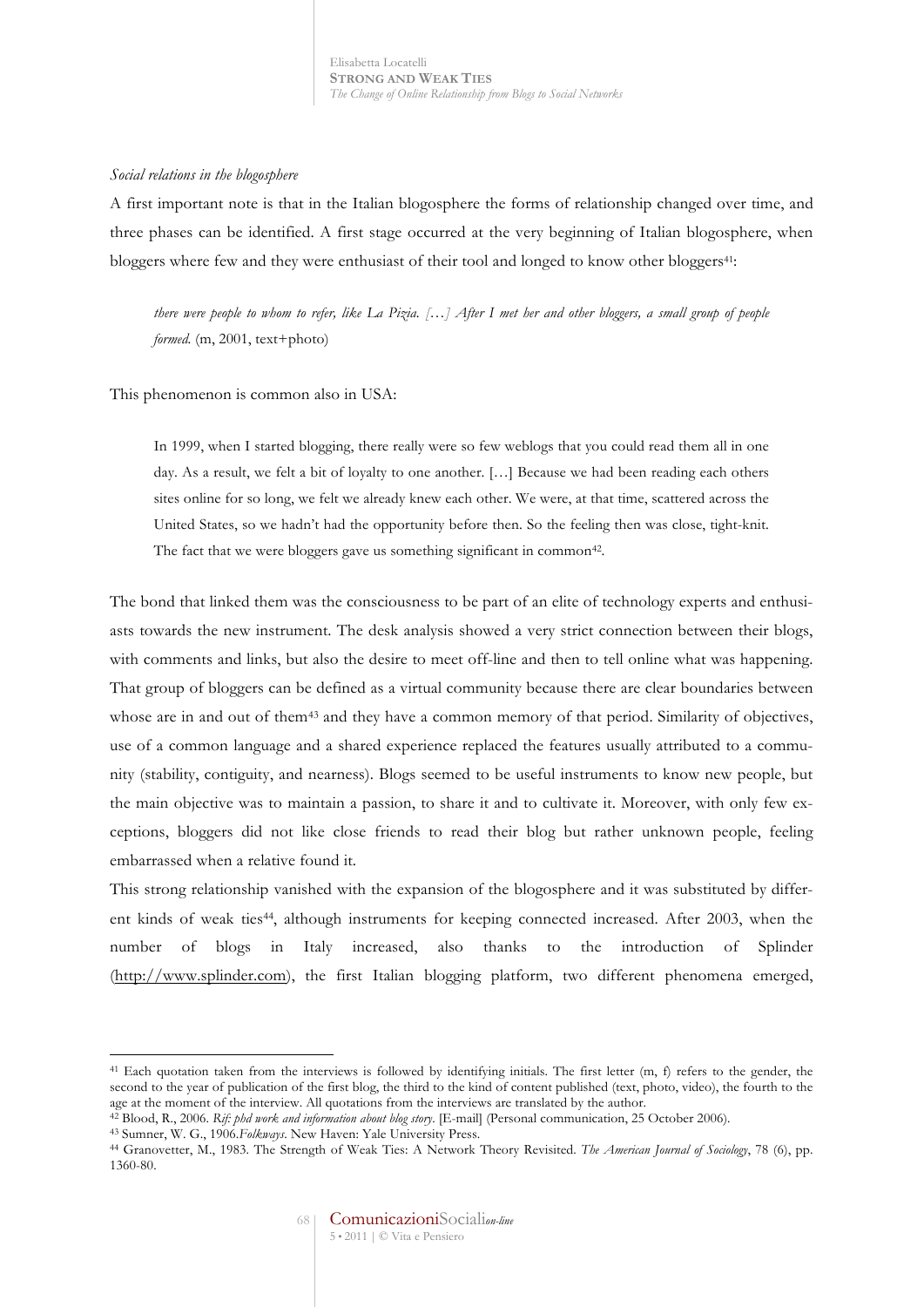sometimes overlapping each other: the creation of a stable circle of readers and the attempt to increase the visitors' number:

*Then frequent readers came, especially the ones who left a comment, and after it you go to read their blog. You knew a lot of people […] and you set up a network of relations.* (m, 2003, text)

Comments, a feature that was not present in the first blogs, became an indispensable tool as a way to know each other and to enhance the blogs' popularity. At the same time *blogstars* were born, (very famous bloggers with a great authority in the blogosphere), and the importance of crosslinking as a synonym of trust, a criterion then used to rank blog authority in charts, emerged:

*If someone linked you, it meant that he liked your post, and it was especially important who linked you.* (m, 2003, text+photo, 26)

As the blogosphere grew, it became more difficult to be known. Maybe it is for this reason that the bloggers who opened their space in the third phase, after 2006, showed a deep confidence in using new tools to diffuse their contents, such as charts<sup>45</sup>, aggregators and ways to engage their audience:

*At a certain time I realized that if a blog has no comment it doesn't work, so I tried to put into posts questions, feedbacks […] I noticed that since my blog has more comments it lives more, it has more accesses […] I created conversations and I noticed that since that moment my blog grew up in charts.* (m, 2006, text+photo, 42)

Following this direction, blogging platforms increased the number of social tools, adding, for example, private messages or e-mail boxes to avoid users to switch the tool used to communicate at different levels. With the increased diffusion and popularity of blogs, bloggers became less worried of the composition of their public and accepted also relatives and close friends as their readers. As a counterpart, some bloggers, especially those using the blog as a personal diary, developed strategies in maintaining their privacy, avoiding for example to comment private facts in public or imposing different levels of access to the blog. Several forms of relationship were born, from stronger ones that transformed into a true friendship to weaker ones, such as the simple habit to read daily the blog.

If online relationships increased their value, offline meetings changed their importance, becoming just nice occasions to meet someone new, sometimes after a frequent online meeting:

*There was this web site called Quinto Stato that organized a sort of Conference, called "BlogAge" and it was maybe the first time when there was the chance to meet a certain number of people* [...] *Through this daily interaction at a certain moment you ask by e-mail to go out for a beer, then you know each other and go to meet them.* (m, 2003, text, 41)

 $\overline{a}$ <sup>45</sup> See for example like Blogbabel (http://it.blogbabel.com).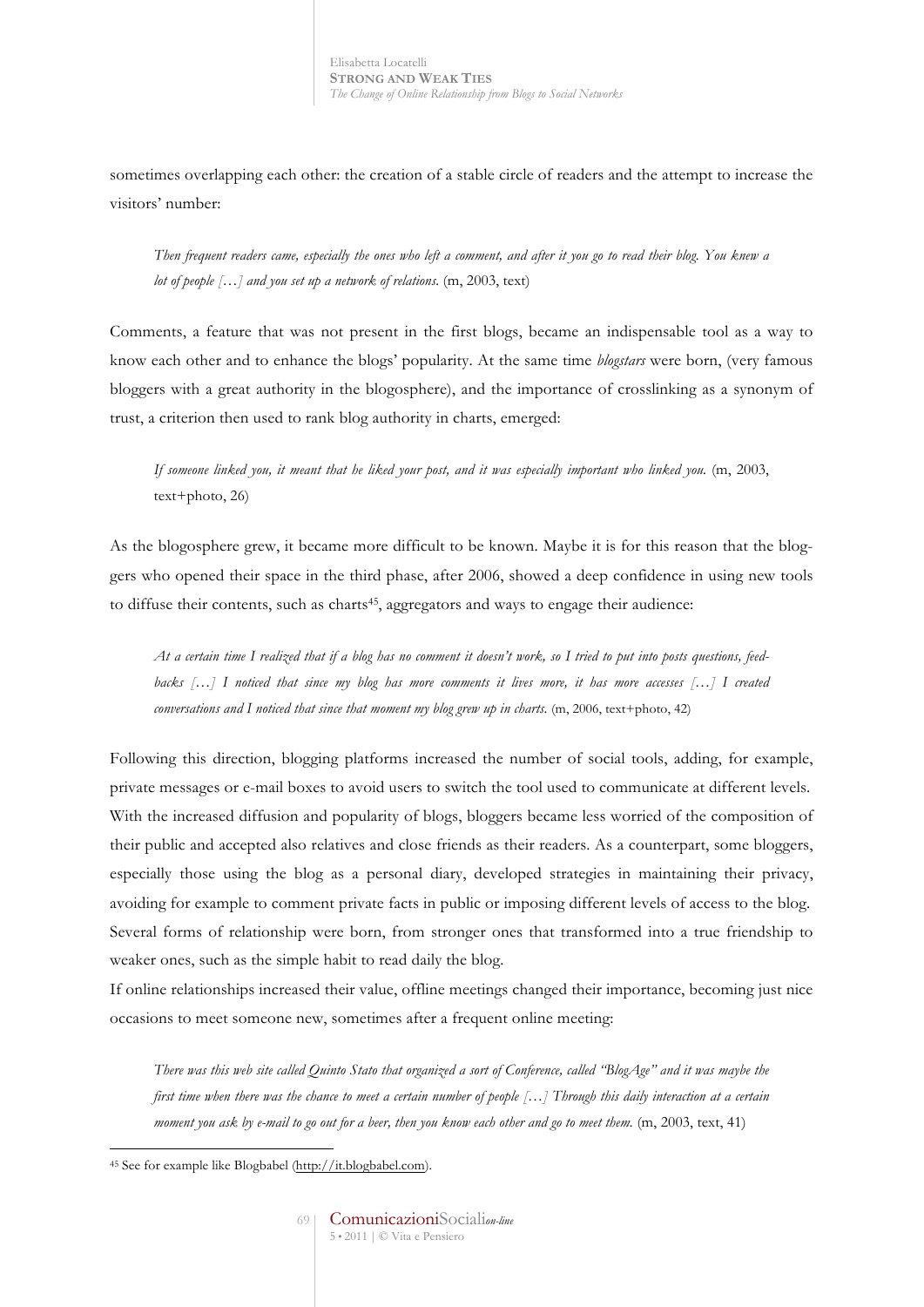Elisabetta Locatelli **STRONG AND WEAK TIES** *The Change of Online Relationship from Blogs to Social Networks*

*After a long time of comments you feel to know each other no? You share with that person a moment every day, and so I said "why don't we chat on Messenger?" and after with someone I discovered that we read the same books and had a lot in common and so […] We met in Milan.* (f, 2006, text, 28)

In the third phase, a new phenomenon of social intertwining between online and off-line appeared with creation of the BarCamp network (http://barcamp.org/). BarCamp are highly informal meetings for blogger or internet experts organised by a group of volunteers. Born in USA, they found in Italy a fecund soil to grow up with a strong linking with the territory (for example city BarCarps like RomeCamp or MateraCamp were organised). Thanks to these occasions, bloggers that know each other online can have a chance to meet also off-line in a collective (and sometimes perceived as safer) occasion, but can also create new links that change the online networking between blogs.

It is clear now that the nature of social relationships born around blogs allowed the creation of both strong and weak ties, varying from the creation of a journal with an audience of readers to a diary for keeping in touch with close friends. Clearly everyone decides what to do in relation to the function chosen for ones' blog, and online and off-line acquaintances are intertwined but not necessarily connected. In both cases there is a bond between the author and his/her reader because of the public nature of the blog in which the contents published are the trigger of the relationships.

### *Social networking in SNSs*

 $\overline{a}$ 

In the last three years, and especially in Italy since 2008, the blogosphere had to face with the new rising phenomenon of SNSs, that are

web-based services that allow individuals to (1) construct a public or semi-public profile within a bounded system, (2) articulate a list of other users with whom they share a connection, and (3) view and traverse their list of connections and those made by others within the system. The nature and nomenclature of these connections may vary from site to site46.

Both blogs and SNSs have been defined as "social media", «a group of Internet-based applications that build on the ideological and technological foundations of Web 2.0, and that allow the creation and exchange of user-generated content»47.

<sup>46</sup> Boyd, D. & Ellison, N.B., 2007. Social network sites: Definition, history, and scholarship. *Journal of Computer-Mediated Communication*, 13 (1). Available at http://jcmc.indiana.edu/vol13/issue1/boyd.ellison.html [Accessed 21 October 2011]. <sup>47</sup> Kaplan, A. M. & Haenlein, M., 2010. Users of the world, unite! The challenges and opportunities of Social Media. *Business Horizons*, 53 (1), pp. 59-68.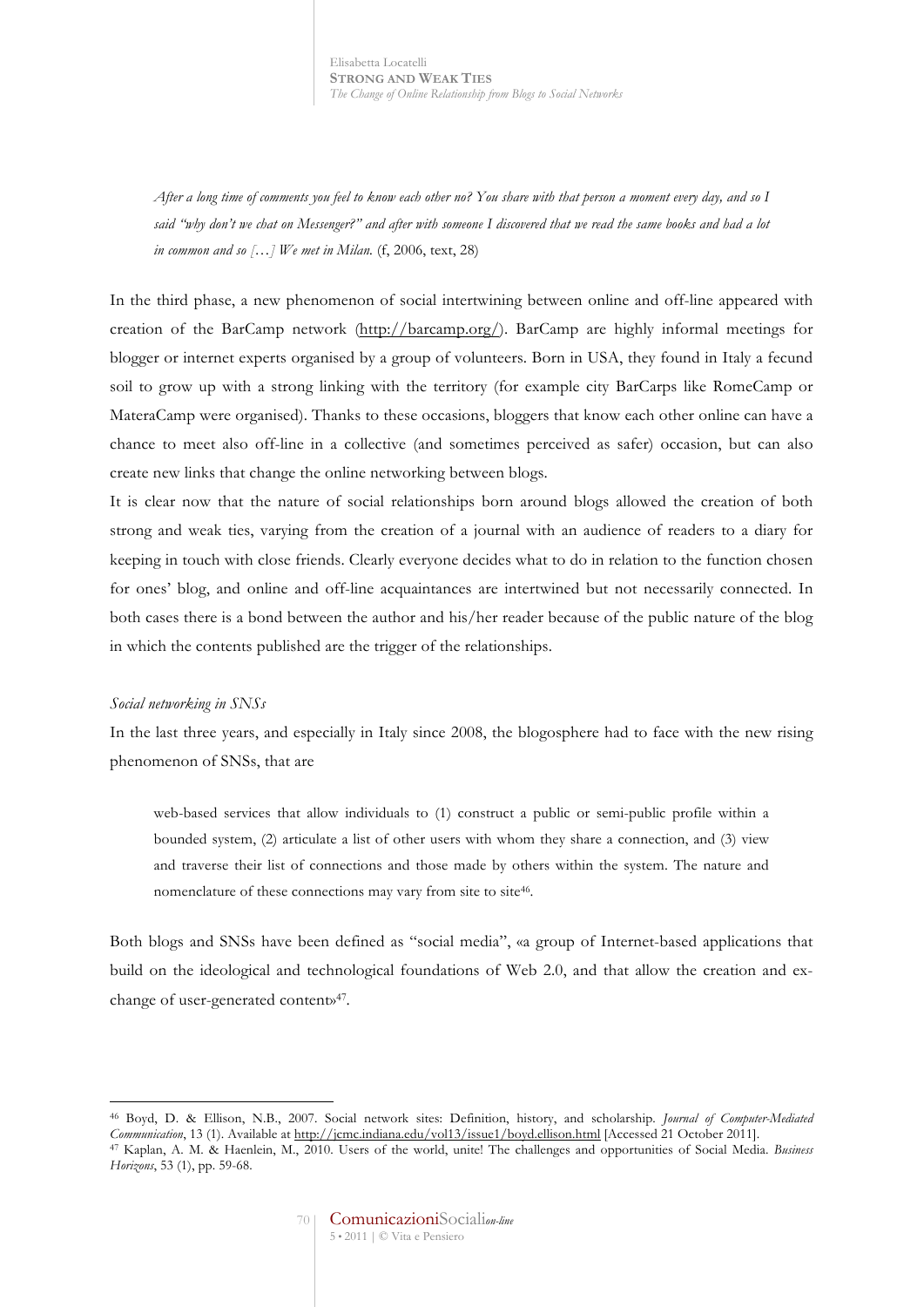A first effect of social network diffusion was the decreased number of blogs opened, but also the chance to expand blogging activities on other spaces, for example spreading news and contents using social networks such as Facebook or Twitter.

FriendFeed (http://friendfeed.com) brought an interesting extension of blogging activities because it is both a social network and a feed aggregator. By subscribing to it, users can collect in a single place all the updates of the people they follow online, with the possibility to comment them and to create autonomous text posts. While contents were still published on blogs (or on other platforms), comments can migrate on FriendFeed thanks to a wider space, and thanks to the opportunity of collecting all the updates together, thus avoiding the users to surf the net to find them. The limited diffusion of this social network in Italy made it a space where early adopters (as regard to internet) and early bloggers meet, avoiding the crowd of other social networks like Facebook. FriendFeed can be labelled as a meta-social network because it allows to follow the digital life of people and to maintain digital relationship through comments and likes on the contents published. The core of the online interaction is, as in blogs, the content published online by users which becomes object of conversation.

Twitter instead, seems very useful for news aggregation and for diffusing quick updates, while it is less suitable for contacts management due to the lack of tools for this purpose.

Finally, Facebook has the objective to recreate off-line relationships online as its (apparently) simple claim says: "Facebook helps you connect and share with the people in your life"<sup>48</sup>. As to date, Facebook counts more than 20 million of users in Italy of which 53.3% are male and 44.8% are female<sup>49</sup>.

As Cachia<sup>50</sup> remarks, Facebook success may be explained through the simplicity of its interface, where it is easy to find contents, but also to the novelty represented by the "wall", a message board comparable to a micro-blog, where users can post not only texts but also pictures, videos, links and questions51. A third feature is the list of friends that, like a blogroll, makes ones contacts visible and allows to customise the privacy options. This feature is very far from the public visibility of blogs, where authors can decide to make contents public or private, protecting the blog with a password (even if some platforms allow to build different levels of privacy). A last point of strength is that Facebook incorporates different instruments of computer-mediated communication, such as status update, comments, likes, private messages, and chat.

By analysing the data taken from the interviews it can be said, first of all, that Facebook is used to organise, improve, monitor, and maintain social relations.

<sup>48</sup> See Facebook home page at http://www.facebook.com [Accessed 21 October 2011].

<sup>&</sup>lt;sup>49</sup> See http://www.vincos.it/osservatorio-facebook/. Data are taken from Facebook Advertising Platform. This source has some methodological problems not examinable here.

<sup>50</sup> Cachia, 2008.

<sup>51</sup> Recently Facebook introduced also the "Subscription" option letting users to see also updates of users that are not friends.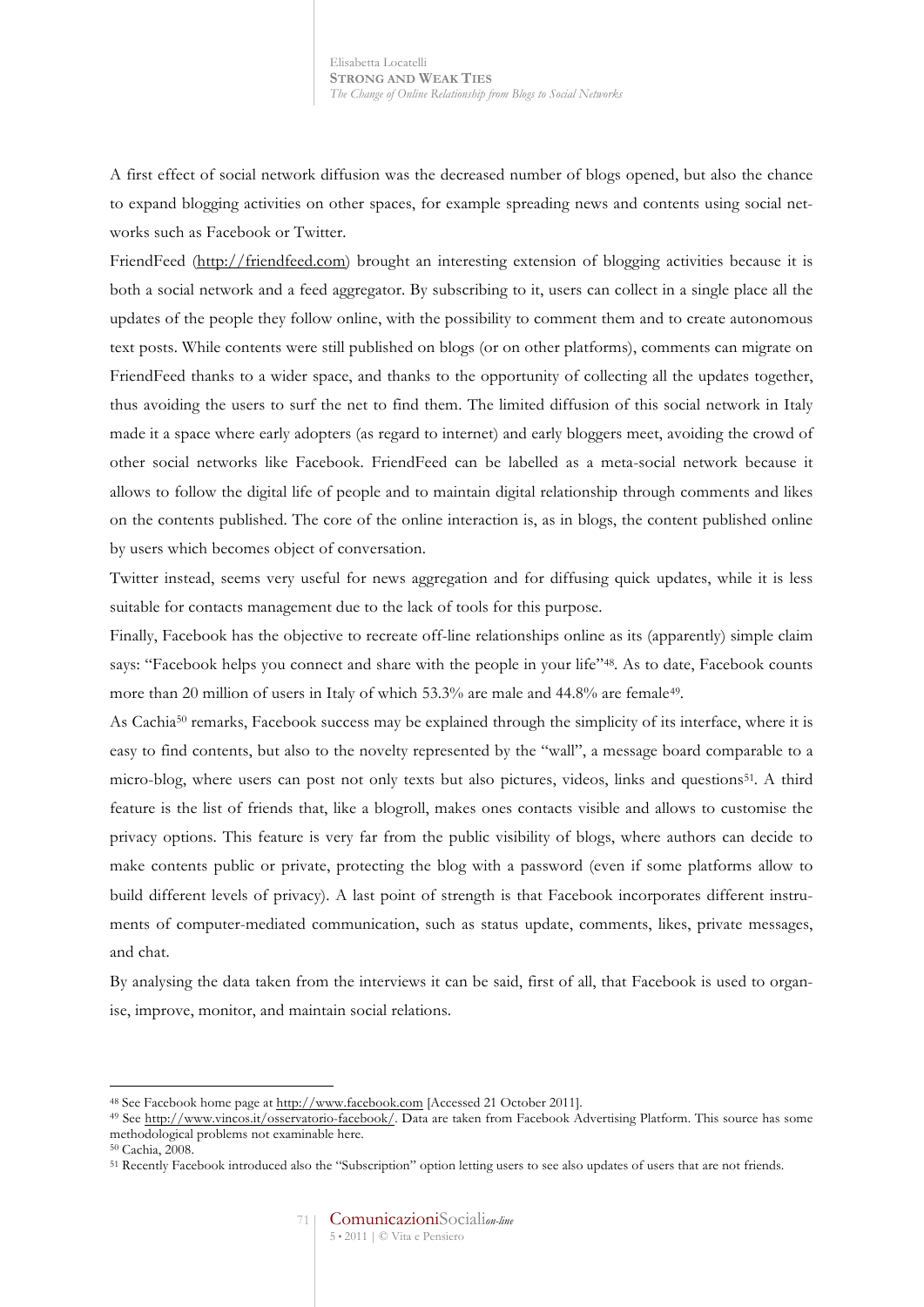As regard to the first function, social networks are a tool for organising off-line activities such as mobile phone or MSN Messenger and for keeping updated with events of a local area52:

*I use Facebook mainly for organizing.* (m, 23, w)

Facebook is then used to maintain social relationships, to chat with close friends (as an alternative of MSN Messenger) or to comment the contents published:

*The first thing I do <when I enter Facebook> is to check my profile, then home and e-mail. Then I see if there is some friend of mine, if I have new e-mails or if there's some friend of mine in chat. Otherwise I logout.* (f, 24, w)

Some users instead, tend to monitor what is happening, lurking profiles without leaving comments:

*I like <Facebook> because I can see a lot of things, what others are doing.* (m, 21, w)

Facebook is used also to get to know better people that offline are only acquaintances:

*I like to watch what others are doing, of people I know but also of people that are friends on Facebook because I met them once at the discotheque, maybe I can understand better how they are…* (f, 19, s)

A last function is to maintain social relations just by keeping "open" the contact (paraphrasing Jakobson it is the *fatic* function of communication), just greeting friends or using Facebook applications like *pokes* and *likes,* that have no meaning other of the intention to keep in touch or to be nice with someone:

*<I open Facebook> also if I have just two seconds, just to greet someone or to see something.* (m, 23, w)

For some interviewees Facebook is useful just to keep in touch because the relationships that matter are off-line:

*Facebook is a good way to start something, but then you must know people offline, otherwise true communication has no sense, Facebook is a virtual relationship.* (m, 20, s)

A last distinction can be made in the way new people are "friended", which can be mediated or unmediated. A mediated extension of the number of friends means that a new friend is added only if there is a common friend:

 $\overline{a}$  $52$  Each quotation taken from an interview is followed by identifying initials: the first letter (m, f) is referred to the gender, the number to the age of the interviewee and the second letter indicates students (s) or workers (w).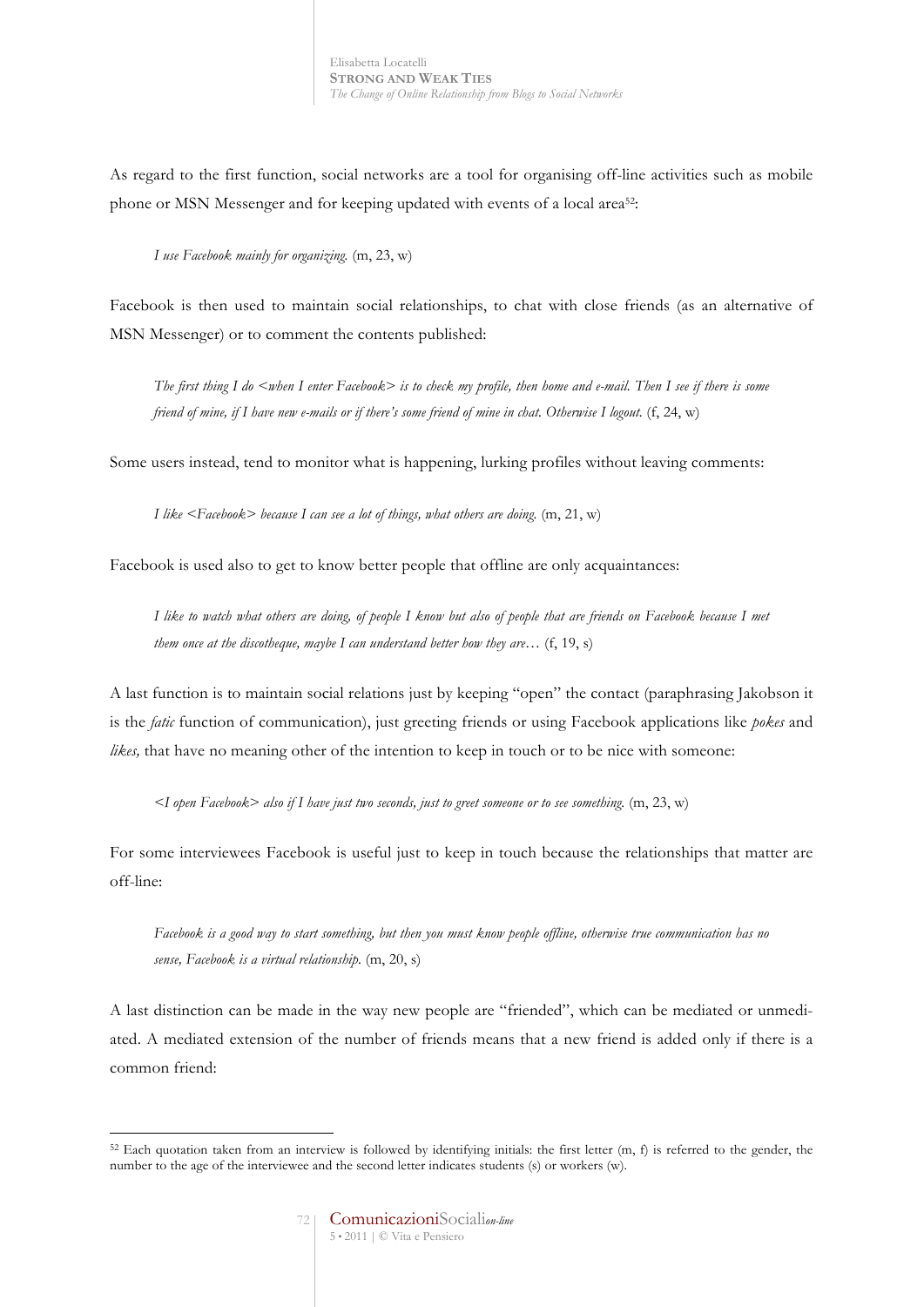*I add only people I know, otherwise it doesn't make sense.* (m, 20, s)

An unmediated extension means instead that everyone is accepted as a new friend, even if there are no common friends:

### *I accept anyone who sends me a request […] at least to see who he/she is.* (m, 24, s)

SNSs like Facebook let users to manage their contacts, making them visible and sharable with others. Strong and weak ties are, consequently, put together and managed on different levels. This contacts overlap create a "social capital bridging"<sup>53</sup>, it is to say that each weak contact can be activated when needed, like it happens off-line with acquaintances and colleagues. Weak ties are encouraged by SNSs by keeping in contact with old friends that are potential connections that may be reactivated at any time. A second consequence is the attention to the online reputation that the interviewee puts in its profile, cleaning periodically the profile or avoiding to write in public about delicate themes. This is a core issue about the future and about the education of youngsters to SNSs.

At the end of this analysis we can observe that for monitoring and fatic uses of a social network like Facebook, the contents published on the wall are a compulsory point of passage because they are a way to see what friends do, while for maintaining and improving social relations it is necessary to integrate the contents with other tools that help to keep the relation, such as chat or private messages. With its flexibility Facebook replaced other instruments, like MSN Messenger or the e-mail, because it let users manage their social relationships at different levels of privacy and intimacy through a unique platform.

# **Conclusions**

 $\overline{a}$ 

Based on the research described above, further conclusions can be drawn. The progressive process of embedment of social media in everyday life and the mainstreaming of social networks and blog use has been confirmed. Digital uses and practices are more and more frequently intertwined with off-line activities, showing that there are very thin boundaries between the them. According to this process, online identities and relationships tend to reproduce what happens in life, finding more tools to manage contacts and to be in touch with already known people.

In blogs, contents seem to be the core of all actions: if a blog is used as a diary for already known friends, they come to read what is published, but the same happens even if readers are not known and the posts are what create the loyalty. Paraphrasing Jankowsky54, it can be said that they form a "community of discourses", that is to say that the connection is kept alive by what is published. In Facebook instead,

<sup>53</sup> Cachia, 2008. See also Ellison, N. B., Steifield, C. & Lampe, C., 2011. Connection strategies: Social capital implications of Facebook-enabled communication practices. *New Media & Society*, 13 (6), pp. 873-892.

<sup>54</sup> Jankowski, N. W., 1991. Qualitative Research Community Media. In: K. B. Jensen & N. W. Jankowski, eds. 1991. *A handbook of Qualitative Methodologies for Mass Communication Research*, London and New York: Routledge, pp. 163 -174.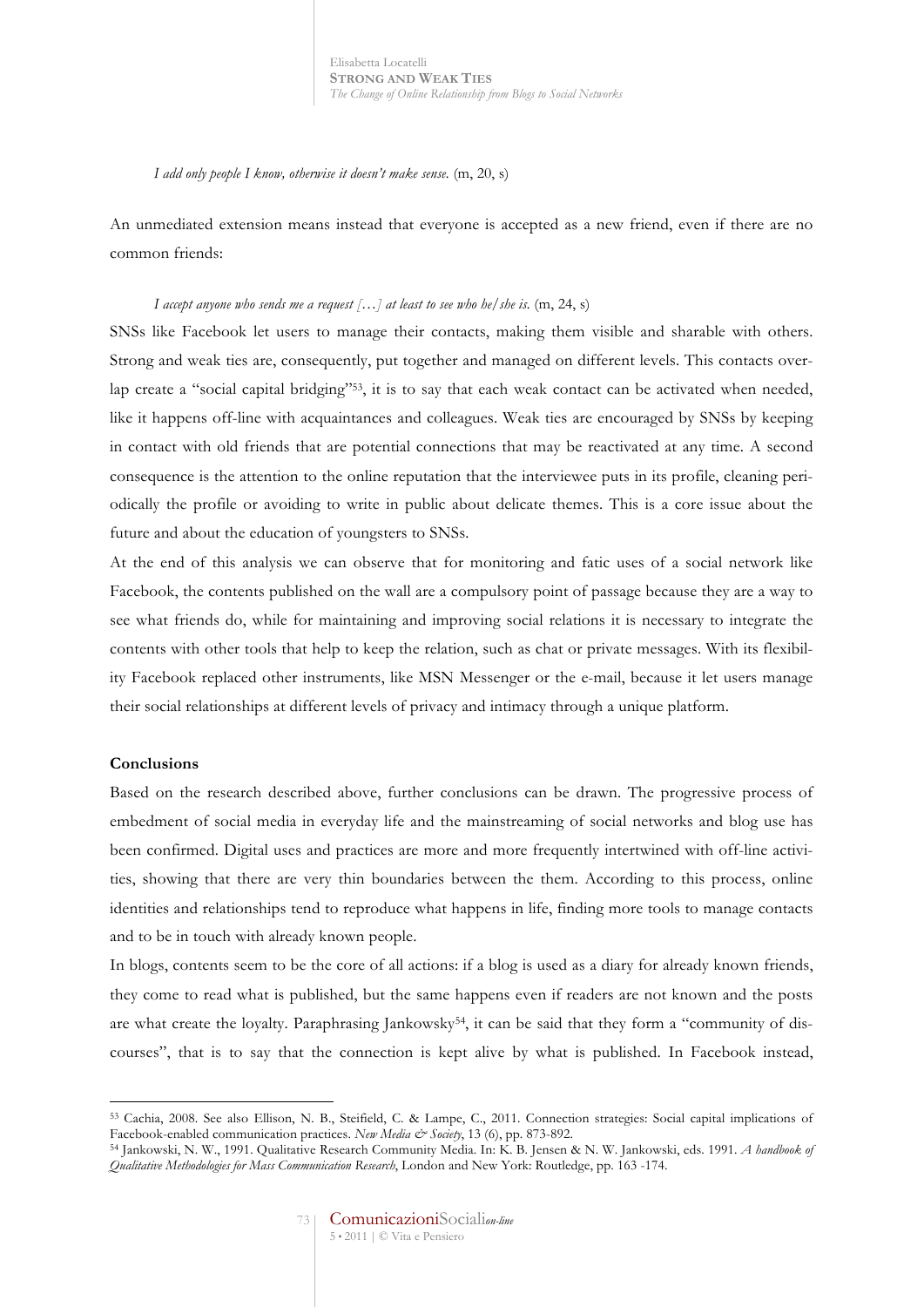because the core of the space is the social relationship itself, each user can create different kind of links, strong and weak, focusing on contents or on relationships according to his/her need. Paradoxically, SNSs can be used without publishing anything, but just to collect and monitor contacts.

Although using different instruments, what is considerable is the stability of the network of relationships, which are not liquid but rather structured, often in concentric circles. Already existing offline networks have effects on digital ones, which are reproduced and improved by online activities. Another interesting aspect is that people who tend to have a lot of off-line contacts show the same tendency online, while those who have less off-line friends have a more limited online activity. Weak ties have an important role, because they form, with stronger ties, the "social capital" of users. The forms of interaction then, also depend on the features of each SNS. It would be interesting to analyse the differences of a person's profile which uses different SNSs, on and the weight of the same contacts in these different SNS.

The researchers conducted also suggest that usage is not entirely determined by the technical features of the platforms but also by what users do. A blog can be defined as a "configurational technology"55, that is a technology in which the different elements are defined according to the context of use. Blogs and SNSs are then subject to a process of "interpretive flexibility"56, insofar as the author decides to give a peculiar organisation to his/her space according to his/her expressive needs starting form a "script"57 that offers a series of fixed opportunities to realise and other user-introduced elements. Blogging platforms leave to users wider spaces of action, while SNSs are usually more limited, especially in relation to graphic layout and applications. In this process, both material and symbolic-semantic means have a decisive role. First of all, the users' material and cognitive resources play an important role as the ensemble of knowledge, abilities, and skills that a user may have. The immaterial resources include all the places and times required for the daily management of the platforms, but also motivations and goals of action. As regard to blogs, a second area of elements is identified in the dynamics of knowledge circulation. The individual resources actually provide only a part of the knowledge required to be progressively integrated by other users in the socialization spaces. Two flows of circulation can be outlined: a horizontal one between peers, and a vertical one that starts from those users who are the "opinion leaders" of the blogosphere. In this way, the process of innovation is not linear but follows a spiral path that can be defined as "innofusion"58: innovation doesn't cease with the design and creation moment of the artefact, but continues during its diffusion process. The shaping of a blog is made by a progressive "infiltration" of elements that do not create a new product, but gradually reform the existing ones. The shared meaning of the artefact is not closed, but rather stabilised

<sup>55</sup> Fleck, J., 1988. Innfusion or Diffusation? The Nature of Technological Development in Robotics*. Edinburgh University*  Department of Business Studies Working Paper Series, Edinburgh: University of Edinburgh, 87 (1).<br><sup>56</sup> Bijker, W. E. Pinch, T. & Hughes, T. P., 1989.The Social Construction of Technological Systems. Cambridge, MA and London

Press.

<sup>57</sup>Akrich, M., 1992. The De-Scription of Technical Objects. In: W. E. Bijker & J. Law, eds. 1992. *Shaping technology/Building Society. Studies in sociotechnical change*. Cambridge, MA and London: MIT Press, pp. 205-224. <sup>58</sup> Fleck, 1988.